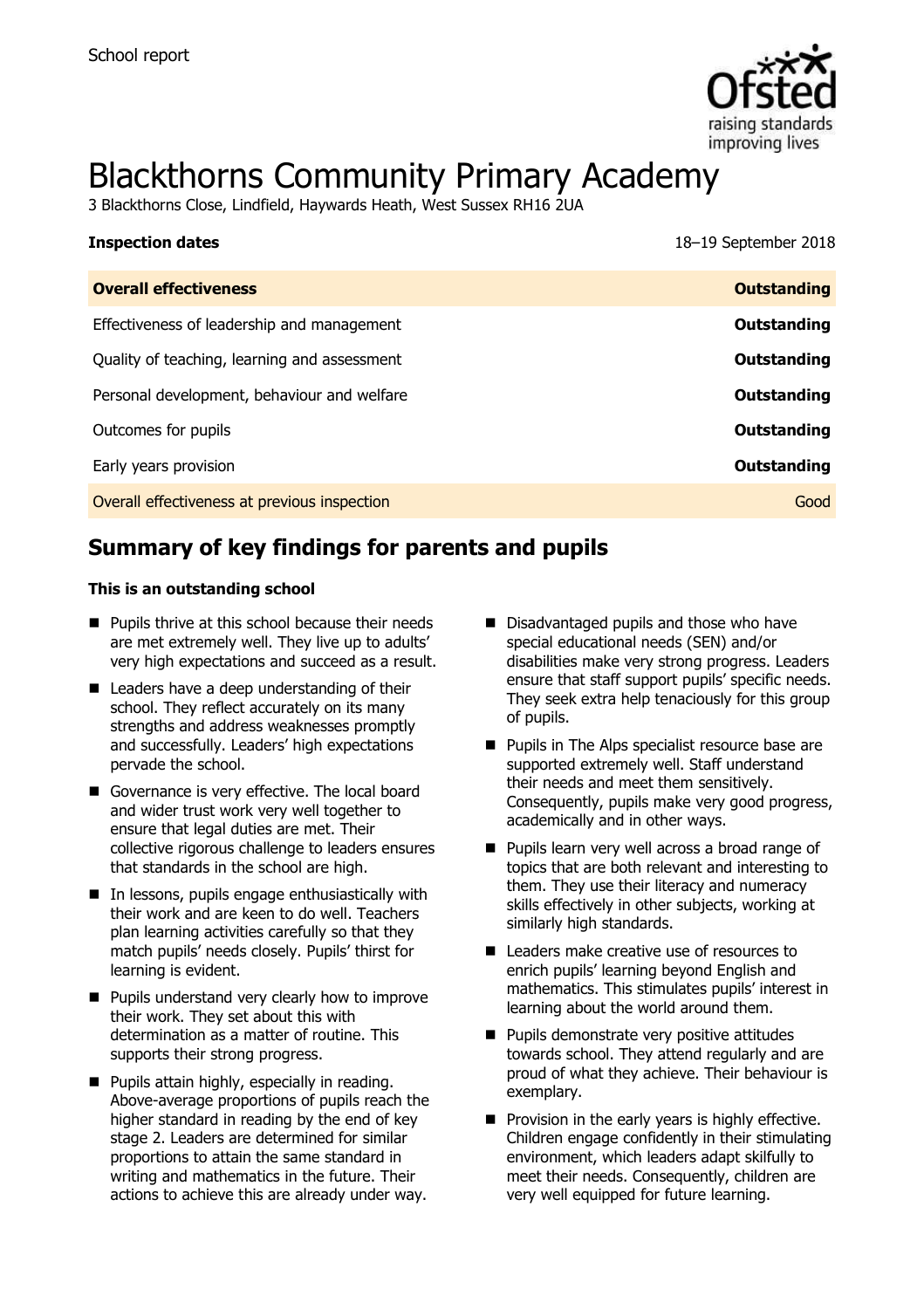

# **Full report**

## **What does the school need to do to improve further?**

■ Increase the proportion of pupils who attain a higher standard of learning in writing and mathematics by the end of key stage 2, so that pupils achieve as well as they currently do in reading.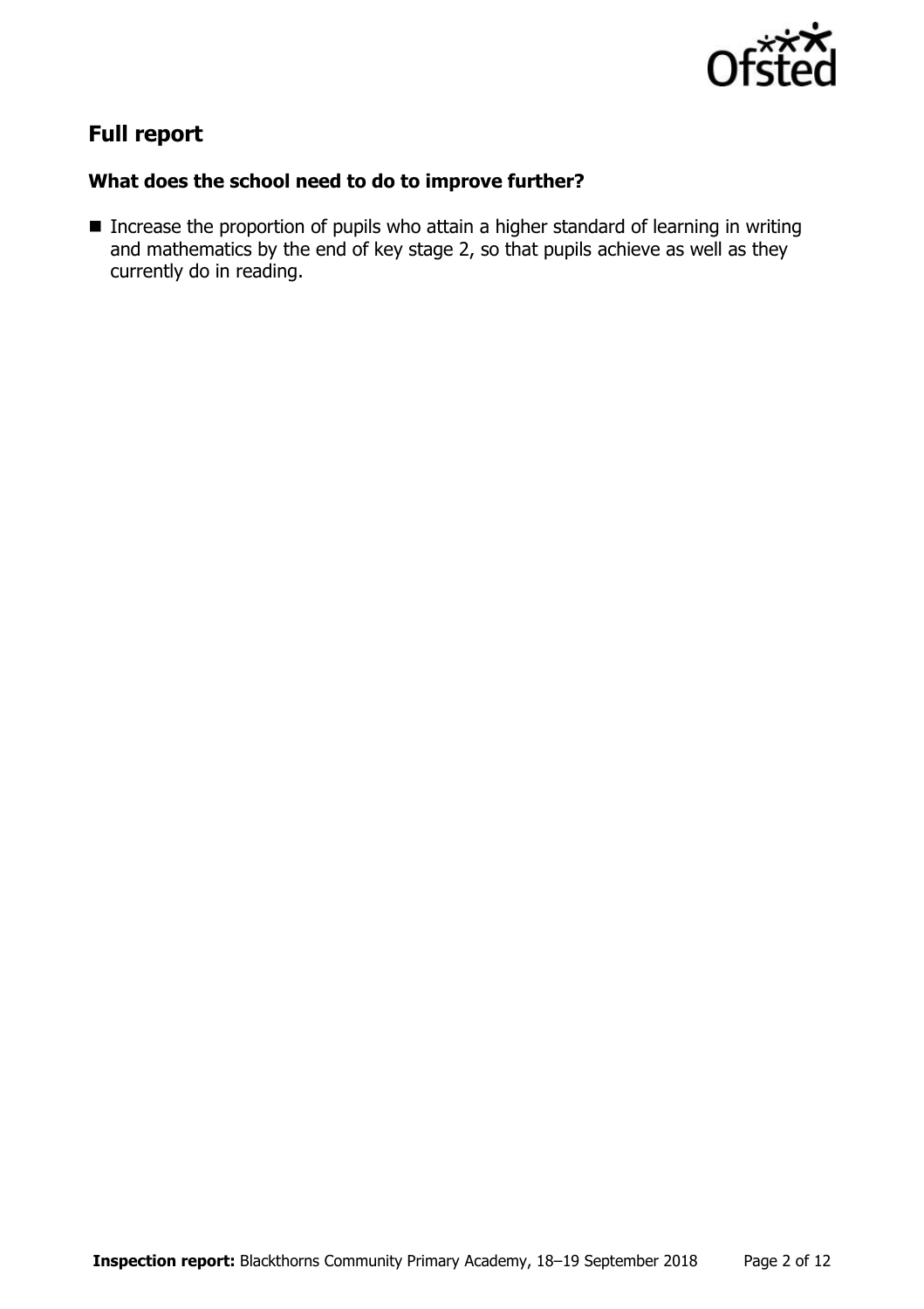

# **Inspection judgements**

#### **Effectiveness of leadership and management COULDER COULDER OUTSTANDING**

- The principal and vice principal's clear vision and high expectations are shared by all involved in the life of the school. Everyone works together resolutely to help pupils achieve their very best. High standards are an expectation, not an aspiration.
- Parents and carers really value how well staff know their children and work to meet their needs. One parent described how 'every aspect (of the school's work) is steeped in genuine care and affection'. This highly nurturing environment empowers pupils to work hard and to develop the knowledge, skills and understanding that equip them well for the future.
- Leaders monitor classroom practice routinely, focusing closely on the impact of adults' work on pupils' learning. They make valid judgements about evident strengths and relative weaknesses, based on the secure and detailed evidence they gather. This enables them to hold staff very effectively to account for the difference their work makes to pupils' achievements. Underperformance is addressed promptly.
- Teachers work very effectively together to maintain and develop the quality of teaching across the school. They understand the priorities for ongoing improvement and tackle them with collective determination. They are receptive to support from each other and from sharing useful expertise across the multi-academy trust. Training experiences are shared across the school as a matter of expectation, which results in prompt and meaningful learning opportunities for pupils in the classroom.
- The curriculum inspires pupils by evolving constantly in response to their needs. Leaders consider learning opportunities carefully, making highly effective use of resources and expertise beyond the school to develop pupils' knowledge, skills and understanding very successfully. Consequently, pupils make useful links between their work in different subjects and are inspired about the world around them. They relish chances to influence how their work develops over time, such as a study of disposable plastics that captured their imaginations during a beach walk.
- Leaders use every opportunity to promote the school's core values. Meaningful experiences are planned deliberately into the personal, social, health and economic (PSHE) curriculum, and pupils practise applying their knowledge successfully. For example, pupils learned about the value of money, then successfully used what they learned during a 'big business' project. Similarly, pupils' homework task to discuss how equality works in their household helped them to consider different perspectives, while practising their speaking and listening skills. Pupils understand the importance of learning to be a good citizen and what this means in practice.
- **Pupils benefit greatly from rich experiences that enhance their wider learning, such as** trips and visits from relevant experts. Leaders have very clear intentions for these activities, which link successfully to relevant world events and specific aspects of the curriculum. Pupils' participation in sporting activities and competitions has improved measurably over time because leaders use the sports premium very well.
- Leaders ensure that pupils have experiences beyond their community which widen their cultural understanding. 'Treat everyone as you want to be treated' is a mantra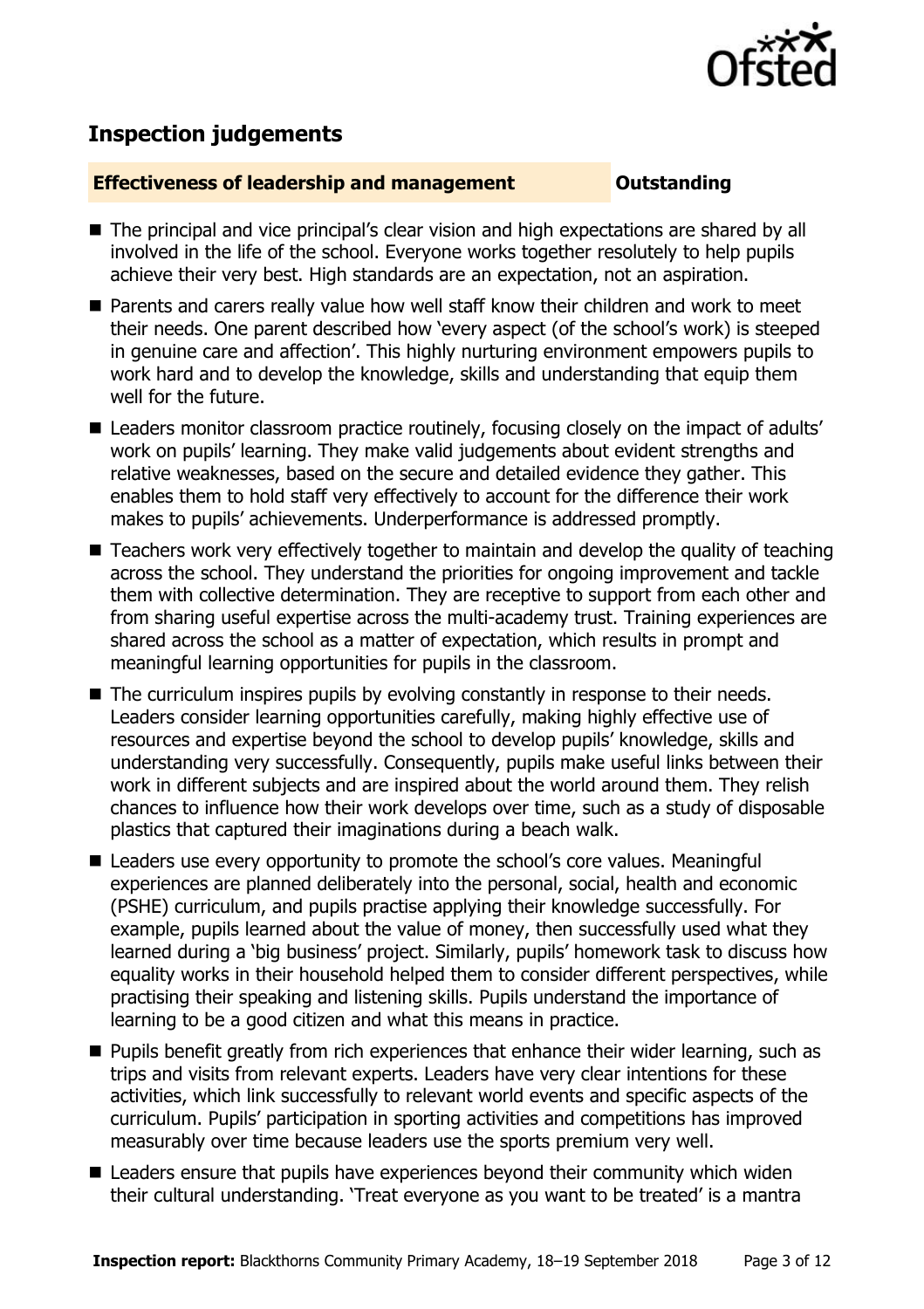

that is evident in pupils' interactions with others, regardless of race or religion.

■ Leaders' use of extra funding for pupils who have additional needs is commendable. The inclusion manager oversees this aspect of the school's work with clear understanding and unwavering determination. Consequently, disadvantaged pupils and those who have SEN and/or disabilities flourish at the school.

#### **Governance of the school**

- The University of Brighton Academies Trust has overall responsibility for governance of the school. Trustees use carefully constructed systems and routines to devolve this responsibility appropriately, so that governance is suitably rigorous and effective. The local board supports the trustees successfully in fulfilling their legal duties successfully. They are rightly proud of what pupils achieve, both academically and socially.
- Collectively, governors know the school very well and are highly ambitious for pupils to be as successful as possible. Governors make wise and appropriate use of experts from beyond the school to check and challenge what leaders tell them about standards in the school. This keeps governors well informed and enables them to maintain a constant focus on ensuring that pupils get the best possible experience.
- Trustees work closely with members of the local board to ensure that policies are fit for purpose and reviewed in a timely way. Their diligent and detailed approach to managing staff performance ensures that leaders, teachers and support staff are held very effectively to account for the difference their work makes, specifically to pupils' achievements. Consequently, standards in the school are high.

### **Safeguarding**

- The arrangements for safeguarding are effective. Pupils are very well cared for because adults take time to get to know them and their families well. This supports the nurturing and safe environment that pupils and parents value highly.
- Leaders ensure that policies and procedures for identifying and supporting vulnerable pupils and their families are highly effective. Staff use their detailed knowledge skilfully to identify any worries that arise about a pupil, no matter how insignificant they may seem. Leaders' careful records enable them to identify any emerging patterns in concerns promptly. Their persistent work with experts beyond the school ensures that swift and appropriate action is taken and is always focused on what is best for the pupil involved.
- Throughout the school, safeguarding is promoted very successfully. Leaders place great importance on teaching pupils the skills and attributes that help them to manage risks appropriately. As a result, pupils know how to keep themselves safe and are reassured by the adults around them. Pupils are confident that adults will support them if events cause them anxiety.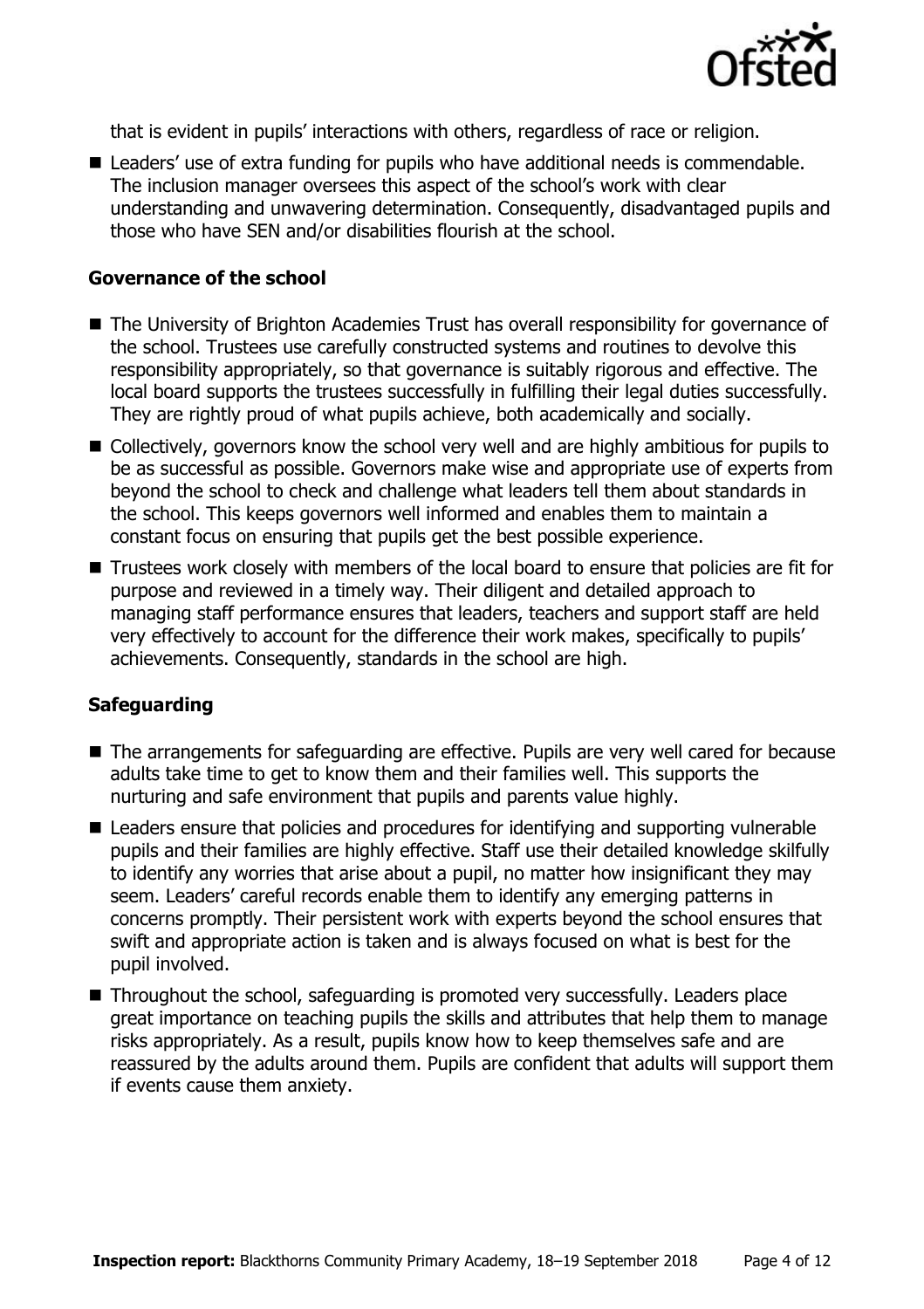

#### **Quality of teaching, learning and assessment <b>COUTS** Outstanding

- **Pupils learn very well across the curriculum, attaining highly throughout their time at** the school. This prepares them successfully for their future learning.
- Teachers have very high expectations for pupils' engagement with learning in class. Clearly established classroom routines enable pupils to make extremely effective use of time and resources. Pupils' attitudes towards their learning are consistently positive.
- Teachers use their clear understanding of pupils' knowledge and working methods to plan learning that engages them very well in their learning. Adults' questioning challenges pupils effectively to think deeply, focusing on learning strategies that help them to solve problems successfully. Subsequently, over time, pupils develop secure knowledge, skills and understanding across the range of subjects that they study. Occasionally, pupils could be moved on to more challenging work more promptly in mathematics, so that learning time is maximised.
- **Pupils reflect on and improve their work as an integral part of their learning routine.** They support each other well in this, demonstrating highly cooperative behaviour and a desire to learn. For example, during the inspection, two pupils worked together unprompted to 'upskill' their writing, using a dictionary to identify a suitable antonym to enrich the quality of their text. Others chose from a range of available resources that enabled them to tackle mathematics problems successfully with limited need for guidance and support from an adult.
- **Pupils are passionate about reading, which enhances their learning across the broader** curriculum. Teachers promote reading at every opportunity, using stimulating texts to contextualise learning across a range of topics. Pupils place great value on reading for pleasure, including as an integral part of home learning. Pupils across the school read fluently and with a sophisticated understanding of the suitably challenging texts they are exposed to. This enhances the high quality of their writing. One pupil described their love of reading perfectly when they said: 'I get lost in a book.'
- **Pupils who are accommodated in the specialist resource base make very good** progress. Adults understand their learning and other needs extremely well. They work skilfully to manage pupils' specific needs in a reassuring and sensitive way. Consequently, pupils engage successfully with their academic learning and achieve very well, sometimes despite only being at the school for a relatively short period of time.

#### **Personal development, behaviour and welfare <b>COU** Outstanding

#### **Personal development and welfare**

- The school's work to promote pupils' personal development and welfare is outstanding. Pupils' welfare is an absolute priority for everyone involved in the life of the school.
- Children who have previously been in care are particularly well supported. Families value highly the personalised assistance they receive that helps pupils to flourish academically as well as emotionally. The unusually high proportion of pupils at the school who have previously been in care indicates parents' confidence in the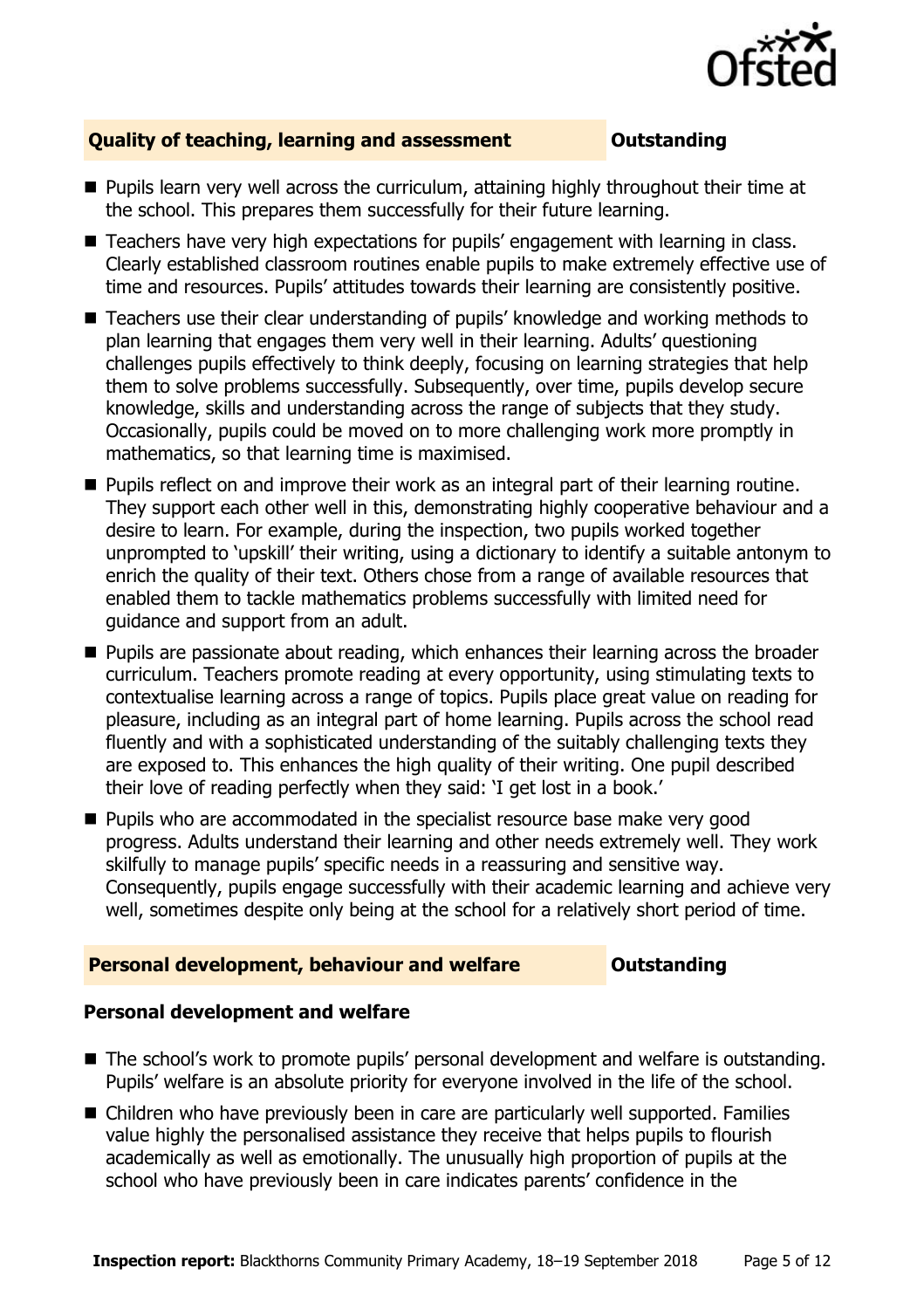

effectiveness of leaders' work in this regard.

- Where necessary, leaders do not shy away from challenging those whose job it is to support them in helping vulnerable pupils and their families. Leaders' determination to be successful in this aspect of their work is unwavering. Their actions help these pupils to stay safe, but also to be ready to learn and to value their education.
- **Pupils flourish because of rich opportunities that support their personal development.** They are proud to take ownership of appropriate aspects of their school, for example by acting as peer mediators and playground buddies. Their success in these roles is evident and builds pupils' pride, confidence and responsibility within their community.
- **Pupils have a clearly developed understanding of the different types of bullying and** what they should do if it happens. They are adamant that bullying is not an issue at their school, and parents support their views. Pupils are confident that adults would address any bullying-related concerns promptly and effectively if they were to happen.

#### **Behaviour**

- $\blacksquare$  The behaviour of pupils is outstanding. Throughout the school, pupils behave warmly and compassionately towards each other and the adults that they meet. They are always respectful. The caring way that older pupils look after the younger ones during playtimes and lunchtimes is a pleasure to see.
- **Pupils come to school very regularly and are rarely late. Attendance rates are well** above national figures and improving over time. The proportion of pupils who are persistently absent is extremely low. Leaders' astute understanding of the families behind the statistics helps them take sensitive, but effective, action to improve attendance for the small number of pupils who do not attend as regularly as they should.
- **Pupils'** desire to learn is evident in every classroom. They treat each other, their teachers and the working environment with absolute respect. Pupils are rightly proud that their learning is 'never disrupted' by poor behaviour.

### **Outcomes for pupils Outstanding**

- Pupils' attainment in reading, writing and mathematics is high across the school. Over a sustained period, the proportion of pupils who reach the standard expected at the end of early years, key stage 1 and key stage 2 has been well above the national average. This shows that pupils are prepared well to access their secondary school education.
- Standards in reading are particularly high across the school. The percentage of pupils working at least at the expected standard is well above what is expected for their ages in every year group. More than a third of pupils currently in Years 2 and 4 are working at a greater depth of learning in reading. Slightly lower proportions meet that standard in Years 5 and 6, but this still reflects very high levels of achievement.
- **Pupils develop consistently effective phonics skills. The proportion of pupils reaching** the expected standard in the phonics check has increased steadily over the past three years as a result of leaders' considered work. Most of the very small number of pupils not achieving the standard by the end of Year 1 go on to meet it by the end of Year 2.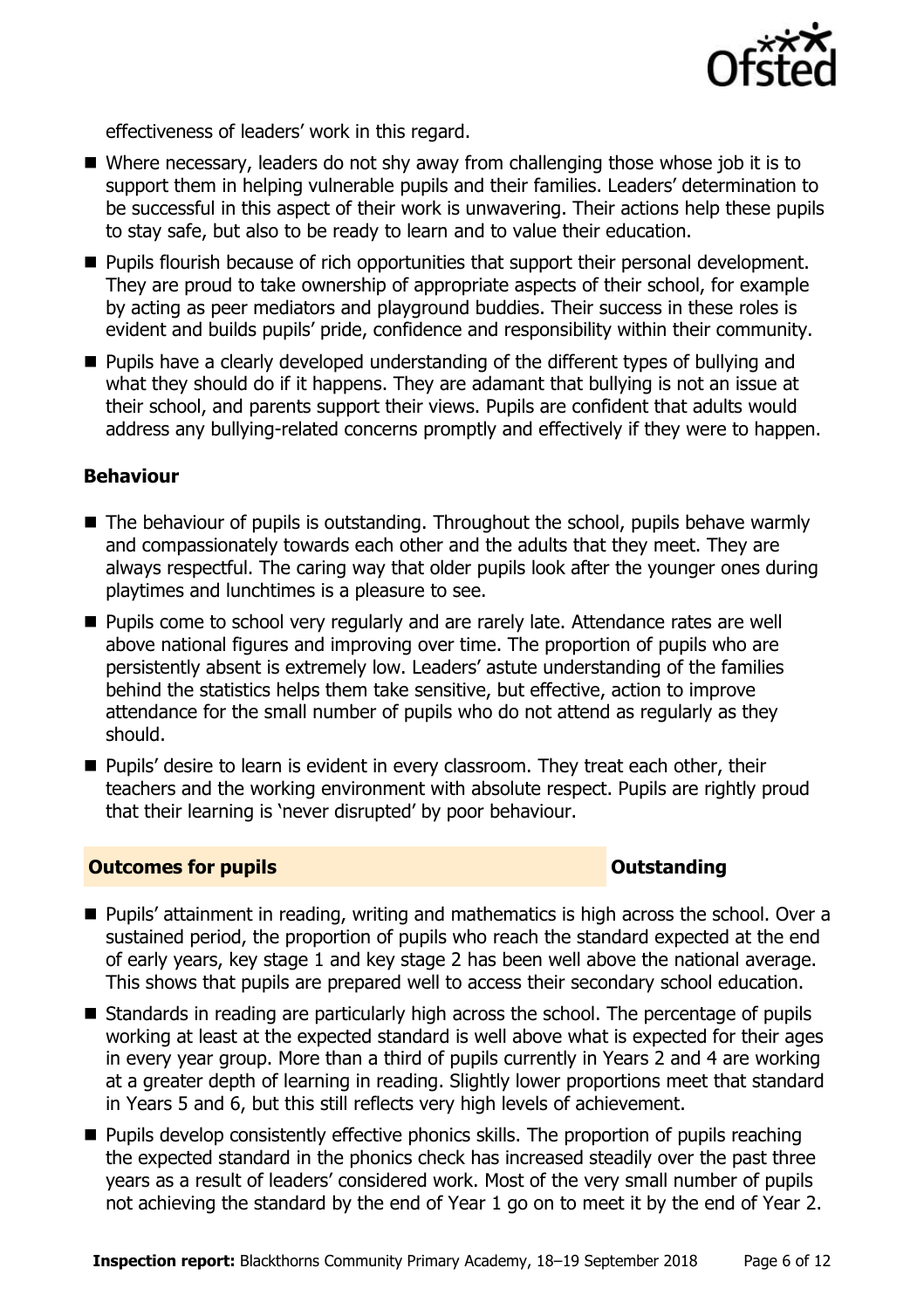

This ensures that they are suitably prepared to meet the demands of key stage 2 learning.

- In 2017, pupils' progress across key stage 2 overall was slightly above average in reading and mathematics, but not as strong in writing. Provisional performance information indicates a similar, but slightly more pronounced, variation in 2018. This is because, while the majority of pupils make very good progress during the key stage, some pupils joined the school partway through, including some whose needs were met by the specialist resource base. These pupils made rapid progress during their time at the school, but their progress measured from the end of key stage 1 to the end of key stage 2 was less convincing overall.
- The progress of pupils currently in the school is increasingly strong over time. Notably, those who join the school with below-average starting points progress rapidly, attaining at least the standard expected for their age in reading, writing and mathematics by the end of key stage 1.
- Pupils with additional needs make particularly strong academic progress because their needs are met closely. Most of the small number of disadvantaged pupils catch up with and attain as well as other pupils nationally. The inclusion team's effective work with pupils who have SEN and/or disabilities impacts very positively on these pupils' progress. In some instances, pupils supported by the specialist resource base make twice as much progress as other pupils in the same time period, helping them to plug the gaps in their knowledge.
- The work in pupils' books demonstrates the high standards they consistently achieve. They write confidently and with increasing sophistication across a range of subjects, topics and genres. Their mathematical skills and understanding are similarly convincing. Occasionally, the accuracy of their spelling and grammar reduces as they try to incorporate more complex and colourful language into their work.
- Although standards are undoubtedly high, the proportion of pupils attaining the higher standard in writing and mathematics is currently lower than it is for reading. This is a clear area of focus for all staff this year, who are keen for pupils to attain equally well across the three core subjects. The impact of their current work is emerging across the school, but remains a priority moving forward.

### **Early years provision CONSTANDING TO A RESEARCH CONSTANDING TO A RESEARCH CONSTANDING TO A RESEARCH CONSTANDING TO A RESEARCH CONSTANDING TO A RESEARCH CONSTANDING TO A RESEARCH CONSTANDING TO A RESEARCH CONSTANDING TO**

- Children thrive in the early years because of the high-quality provision they experience. Consequently, they are prepared very well for their transition into more formal learning during key stage 1.
- Children's positive experience is supported by how carefully leaders manage their introduction to the school. Staff rapidly develop very effective working relationships with parents, which help them get to know children quickly. This enables staff to ensure that children's emerging needs are identified and addressed quickly, so that limited learning time is lost.
- Leaders have developed a safe and very stimulating learning environment which children really enjoy. This promotes their successful learning across all aspects of the early years curriculum. Adults make the most of opportunities that arise, incorporating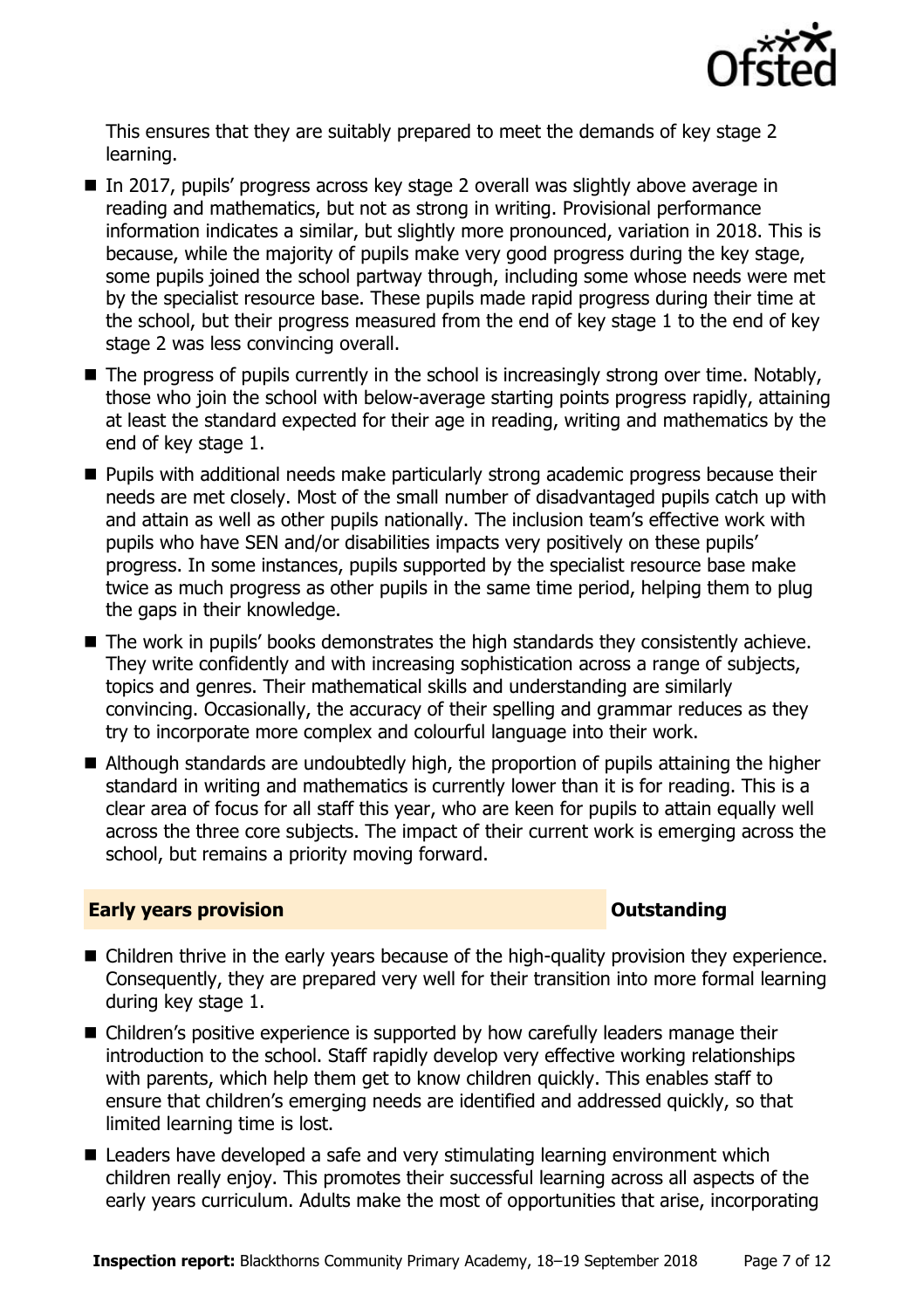

them into the children's learning, such as the building work that was taking place during the inspection. This gives children's learning a real and powerful context that captures their interest and imagination successfully.

- Leaders have an accurate and highly aspirational view of standards in the early years. They ensure that legal requirements for safeguarding and the curriculum are met rigorously. They wisely use training and advice from across the trust to develop their expertise and the quality of provision. Consequently, standards are high, including in the creative aspects where they have been slightly weaker in the past.
- Children achieve very well by the end of early years. The percentage who achieve a good level of development is consistently well above the national average. Children typically achieve well across the early years curriculum. The very small number of children who are disadvantaged or have SEN and/or disabilities do similarly well compared with other children nationally.
- Adults track children's progress carefully, using rigorous and appropriate assessments of their learning over time. Adults use what they learn very well to adapt future learning, so that emerging gaps in knowledge, skills and understanding are addressed promptly. Consequently, children attain equally well across the early learning goals.
- Children settle quickly into the early years, establishing friendships and cooperating with each other and with the adults around them. Well-rehearsed routines support their excellent behaviour effectively. Children enjoy opportunities to integrate into the life of the wider school, such as through their music lessons. These build their confidence and help them move seamlessly into Year 1 at the end of their early years experience.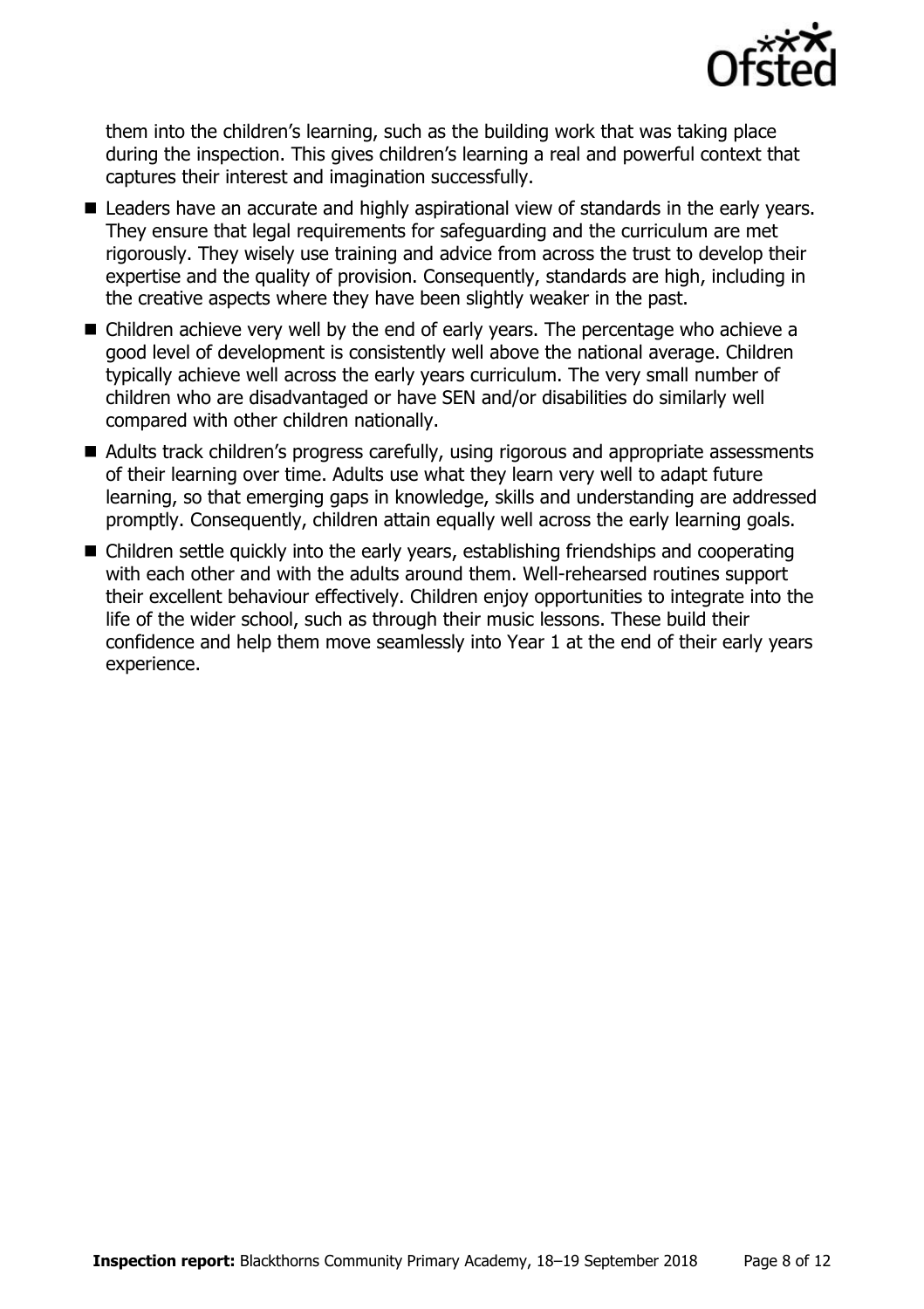

# **School details**

| Unique reference number | 141892             |
|-------------------------|--------------------|
| Local authority         | <b>West Sussex</b> |
| Inspection number       | 10056694           |

This inspection of the school was carried out under section 5 of the Education Act 2005.

| Type of school                      | Primary                                 |
|-------------------------------------|-----------------------------------------|
| School category                     | Academy converter                       |
| Age range of pupils                 | 4 to 11                                 |
| <b>Gender of pupils</b>             | Mixed                                   |
| Number of pupils on the school roll | 243                                     |
| Appropriate authority               | Board of trustees                       |
| Chair                               | <b>Professor Chris Pole</b>             |
| Principal                           | Mrs Marianne Brand                      |
| Telephone number                    | 01444 454866                            |
| Website                             | www.blackthornsprimaryacademy.org.uk/   |
| <b>Email address</b>                | office@blackthornsprimaryacademy.org.uk |
| Date of previous inspection         | 15 March 2018                           |

### **Information about this school**

- Blackthorns Community Primary Academy is an average-sized school for pupils aged 4 to 11. It opened in April 2015, when the predecessor school converted to be an academy. It is part of the University of Brighton Academies Trust. The board of trustees has overall responsibility for governance, but delegates some of these responsibilities to a local board.
- The school has a single-form intake, except for in Year 6 where there are two classes. It also incorporates an eight-place specialist resource base called The Alps, which is funded by the local authority. This base is specifically for pupils in key stage 2 who have an education, health and care plan for additional or speech and language needs. Sometimes these pupils arrive at the school during the latter part of key stage 2. There are currently three pupils placed in The Alps by the local authority. They do some of their learning in the specialist resource base and join their peers for other parts of their curriculum.
- The percentage of pupils who receive support for a special educational need is below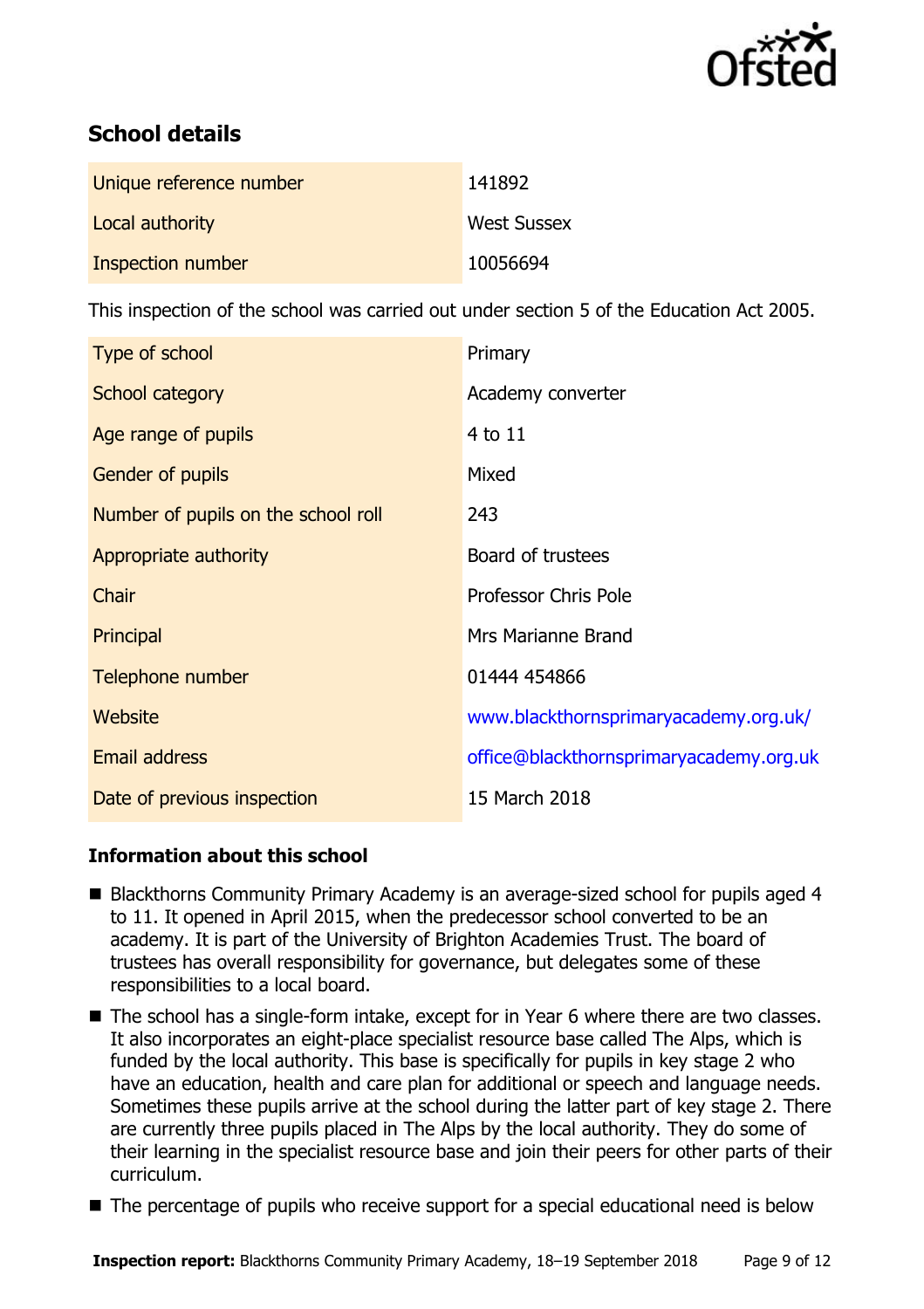

the national average. In contrast, an above-average proportion of pupils have an education, health and care plan.

- A very small percentage of pupils are eligible for the pupil premium, compared with other schools nationally. Almost all these pupils either are currently or have previously been in care.
- Almost all pupils are of White British origin. Very few are believed to speak English as an additional language.
- The school was first inspected by Ofsted in March 2018, under section 8 of the Education Act. At this time, the school demonstrated strong practice and marked improvement in certain areas that may have indicated the school was improving towards becoming outstanding. The lead inspector therefore recommended that the school's next inspection was carried out under section 5 of the Education Act.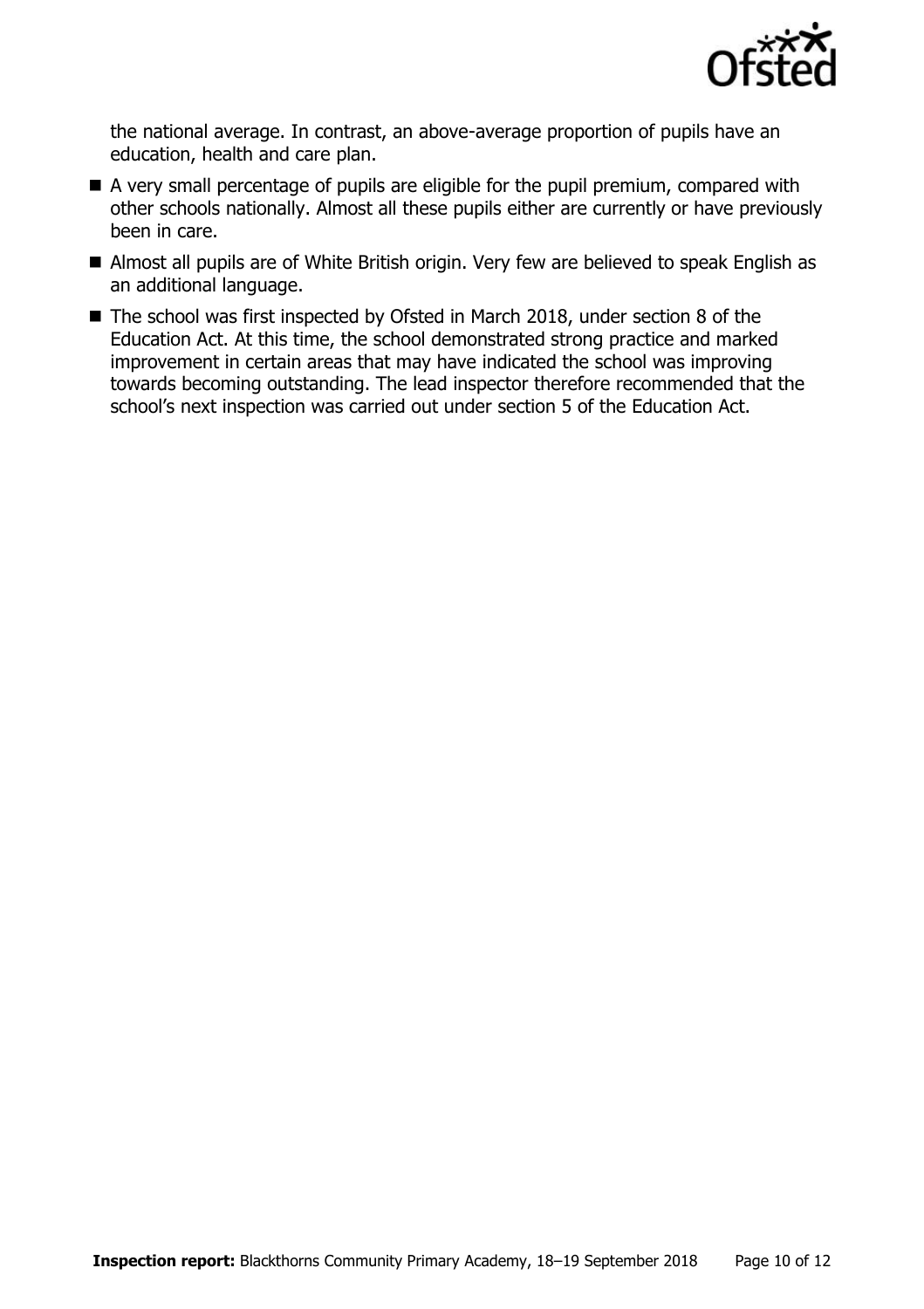

# **Information about this inspection**

- Inspectors visited lessons throughout the school to observe learning across the curriculum. While in class, they talked to pupils about their work and looked at their books. The principal and vice principal accompanied inspectors on some of these visits.
- The lead inspector met with the principal and vice principal to discuss their selfevaluation of the school. Inspectors also met formally with groups of staff, pupils, governors and representatives of the trust, as well as talking informally to pupils and parents.
- The inspection team considered a wide range of additional evidence, including information and documents on the school website, samples of pupils' work, and leaders' records of pupils' attendance, behaviour and academic standards.
- Inspectors took account of 25 staff survey responses. There were no recorded replies to Ofsted's pupil questionnaire. Parents' views were also considered via 145 responses to the Parent View online questionnaire, which included 67 free-text comments.

#### **Inspection team**

Kathryn Moles, lead inspector **Her Majesty's Inspector** 

Claire Martin-O'Donoghue **Claire Martin-O'Donoghue** Ofsted Inspector